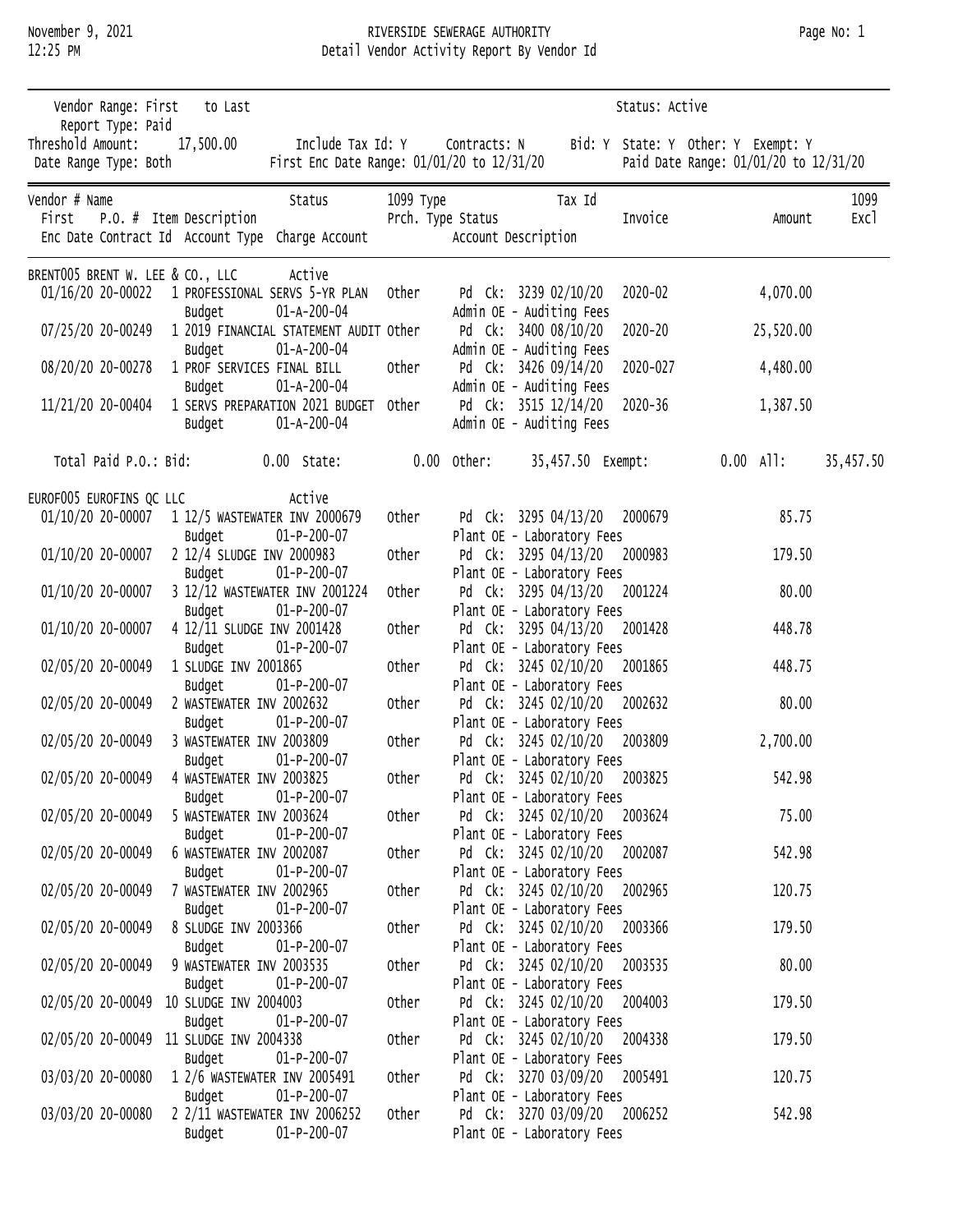### November 9, 2021 RIVERSIDE SEWERAGE AUTHORITY Page No: 2 12:25 PM Detail Vendor Activity Report By Vendor Id

| Vendor # Name            |                   | First $P.0.$ # Item Description                | Status                                            | 1099 Туре | Prch. Type Status   | Tax Id                                                             | Invoice | Amount   | 1099<br>Exc1 |
|--------------------------|-------------------|------------------------------------------------|---------------------------------------------------|-----------|---------------------|--------------------------------------------------------------------|---------|----------|--------------|
|                          |                   |                                                | Enc Date Contract Id Account Type Charge Account  |           | Account Description |                                                                    |         |          |              |
| EUROF005 EUROFINS QC LLC |                   |                                                | Continued                                         |           |                     |                                                                    |         |          |              |
|                          |                   | 03/03/20 20-00080 3 2/5/20 SLUDGE INV 2005878  |                                                   | Other     |                     | Pd Ck: 3270 03/09/20 2005878                                       |         | 179.50   |              |
|                          |                   | Budget                                         | $01-P-200-07$                                     |           |                     | Plant OE - Laboratory Fees                                         |         |          |              |
|                          | 03/03/20 20-00080 |                                                | 4 2/13 WASTEWATER INV 2005833                     | Other     |                     | Pd Ck: 3270 03/09/20 2005833                                       |         | 80.00    |              |
|                          |                   | Budget                                         | $01-P-200-07$                                     |           |                     | Plant OE - Laboratory Fees                                         |         |          |              |
|                          |                   | 03/03/20 20-00080    5 2/12 SLUDGE INV 2006222 |                                                   | Other     |                     | Pd Ck: 3270 03/09/20 2006222                                       |         | 179.50   |              |
|                          |                   | Budget                                         | $01-P-200-07$                                     |           |                     | Plant OE - Laboratory Fees                                         |         |          |              |
|                          | 03/03/20 20-00080 |                                                | 6 2/20 WASTEWATER INV 2006640                     | Other     |                     | Pd Ck: 3270 03/09/20 2006640                                       |         | 135.33   |              |
|                          |                   | Budget                                         | $01-P-200-07$                                     |           |                     | Plant OE - Laboratory Fees                                         |         |          |              |
|                          |                   | 04/10/20 20-00121  1 2/20 SLUDGE INV 2007349   |                                                   | Other     |                     | Pd Ck: 3296 04/13/20 2007349                                       |         | 800.25   |              |
|                          |                   | Budget                                         | $01-P-200-07$                                     |           |                     | Plant OE - Laboratory Fees                                         |         |          |              |
|                          |                   | 04/10/20 20-00121  2 3/12 SLUDGE INV 2008202   |                                                   | Other     |                     | Pd Ck: 3296 04/13/20 2008202                                       |         | 448.75   |              |
|                          |                   | Budget                                         | $01-P-200-07$                                     |           |                     | Plant OE - Laboratory Fees                                         |         |          |              |
|                          |                   |                                                | 04/10/20 20-00121 3 3/19 WASTEWATER INV 2008206   | Other     |                     | Pd Ck: 3296 04/13/20 2008206                                       |         | 45.00    |              |
|                          |                   | Budget                                         | $01-P-200-07$                                     |           |                     | Plant OE - Laboratory Fees                                         |         |          |              |
|                          | 04/10/20 20-00121 |                                                | 4 3/12 WASTEWATER INV 2007952                     | Other     |                     | Pd Ck: 3296 04/13/20 2007952                                       |         | 85.75    |              |
|                          |                   | Budget                                         | $01-P-200-07$                                     |           |                     | Plant OE - Laboratory Fees                                         |         |          |              |
|                          |                   | 04/10/20 20-00121    5 3/19 SLUDGE INV 2008476 |                                                   | Other     |                     | Pd Ck: 3296 04/13/20 2008476                                       |         | 410.53   |              |
|                          |                   | Budget                                         | $01-P-200-07$                                     |           |                     | Plant OE - Laboratory Fees                                         |         |          |              |
|                          |                   |                                                | 04/10/20 20-00121   6 3/17 WASTEWATER INV 2009340 | Other     |                     | Pd Ck: 3296 04/13/20 2009340                                       |         | 542.98   |              |
|                          |                   | Budget                                         | $01-P-200-07$                                     |           |                     | Plant OE - Laboratory Fees                                         |         |          |              |
|                          |                   | 04/10/20 20-00121 7 3/26 SLUDGE INV 2009252    |                                                   | Other     |                     | Pd Ck: 3296 04/13/20 2009252                                       |         | 448.75   |              |
|                          |                   | Budget                                         | $01-P-200-07$                                     |           |                     | Plant OE - Laboratory Fees                                         |         |          |              |
|                          |                   |                                                | 05/22/20 20-00151  1 4/2 WASTEWATER INV 2009666   | Other     |                     | Pd Ck: 3339 06/08/20 2009666                                       |         | 120.75   |              |
|                          |                   | Budget                                         | $01-P-200-03$                                     |           |                     | Plant OE - Repairs & Maint (Plant)                                 |         |          |              |
|                          |                   |                                                | 05/22/20 20-00151 2 4/9 WASTEWATER INV 2010048    | Other     |                     | Pd Ck: 3339 06/08/20 2010048                                       |         | 120.75   |              |
|                          |                   | Budget                                         | $01-P-200-03$                                     |           |                     | Plant OE - Repairs & Maint (Plant)                                 |         |          |              |
|                          |                   | 05/22/20 20-00151 3 4/9 SLUDGE INV 2009899     |                                                   | Other     |                     | Pd Ck: 3339 06/08/20 2009899                                       |         | 179.50   |              |
|                          | 05/22/20 20-00151 | Budget                                         | $01-P-200-03$<br>4 4/21 WASTEWATER INV 2010064    | Other     |                     | Plant OE - Repairs & Maint (Plant)<br>Pd Ck: 3339 06/08/20 2010064 |         | 1,805.28 |              |
|                          |                   | Budget                                         | $01-P-200-03$                                     |           |                     | Plant OE - Repairs & Maint (Plant)                                 |         |          |              |
|                          |                   | 05/22/20 20-00151    5 4/16 SLUDGE INV 2010713 |                                                   | Other     |                     | Pd Ck: 3339 06/08/20 2010713                                       |         | 448.75   |              |
|                          |                   | Budget                                         | $01-P-200-03$                                     |           |                     | Plant OE - Repairs & Maint (Plant)                                 |         |          |              |
|                          | 05/22/20 20-00151 | 6 4/23 SLUDGE INV 2010720                      |                                                   | Other     |                     | Pd Ck: 3339 06/08/20 2010720                                       |         | 410.53   |              |
|                          |                   | Budget                                         | $01-P-200-03$                                     |           |                     | Plant OE - Repairs & Maint (Plant)                                 |         |          |              |
|                          |                   |                                                | 06/07/20 20-00179  1 4/29 WASTEWATER INV 2011526  | Other     |                     | Pd Ck: 3340 06/08/20 2011526                                       |         | 542.98   |              |
|                          |                   | Budget                                         | $01-P-200-07$                                     |           |                     | Plant OE - Laboratory Fees                                         |         |          |              |
|                          | 06/07/20 20-00179 | 2 5/7 SLUDGE INV 2011733                       |                                                   | Other     |                     | Pd Ck: 3340 06/08/20 2011733                                       |         | 448.75   |              |
|                          |                   | Budget                                         | $01-P-200-07$                                     |           |                     | Plant OE - Laboratory Fees                                         |         |          |              |
|                          | 06/07/20 20-00179 | 3 5/14 SLUDGE INV 2011737                      |                                                   | Other     |                     | Pd Ck: 3340 06/08/20 2011737                                       |         | 410.53   |              |
|                          |                   | Budget                                         | $01-P-200-07$                                     |           |                     | Plant OE - Laboratory Fees                                         |         |          |              |
|                          | 06/07/20 20-00179 |                                                | 4 5/7 WASTEWATER INV 2011395                      | Other     |                     | Pd Ck: 3340 06/08/20 2011395                                       |         | 120.75   |              |
|                          |                   | Budget                                         | $01-P-200-07$                                     |           |                     | Plant OE - Laboratory Fees                                         |         |          |              |
|                          | 06/07/20 20-00179 | 5 5/7 SLUDGE INV 2012078                       |                                                   | Other     |                     | Pd Ck: 3340 06/08/20 2012078                                       |         | 265.50   |              |
|                          |                   | Budget                                         | $01-P-200-07$                                     |           |                     | Plant OE - Laboratory Fees                                         |         |          |              |
|                          | 06/07/20 20-00179 |                                                | 6 5/21 WASTEWATER INV 2011995                     | Other     |                     | Pd Ck: 3340 06/08/20 2011995                                       |         | 80.00    |              |
|                          |                   | Budget                                         | $01-P-200-07$                                     |           |                     | Plant OE - Laboratory Fees                                         |         |          |              |
|                          | 06/07/20 20-00179 |                                                | 7 5/14 WASTEWATER INV 2011826                     | Other     |                     | Pd Ck: 3340 06/08/20 2011826                                       |         | 135.33   |              |
|                          |                   | Budget                                         | $01-P-200-07$                                     |           |                     | Plant OE - Laboratory Fees                                         |         |          |              |
|                          | 06/07/20 20-00179 |                                                | 8 4/16 WASTEWATER INV 2012383                     | Other     |                     | Pd Ck: 3340 06/08/20 2012393                                       |         | 45.00    |              |
|                          |                   | Budget                                         | $01-P-200-07$                                     |           |                     | Plant OE - Laboratory Fees                                         |         |          |              |
|                          |                   |                                                |                                                   |           |                     |                                                                    |         |          |              |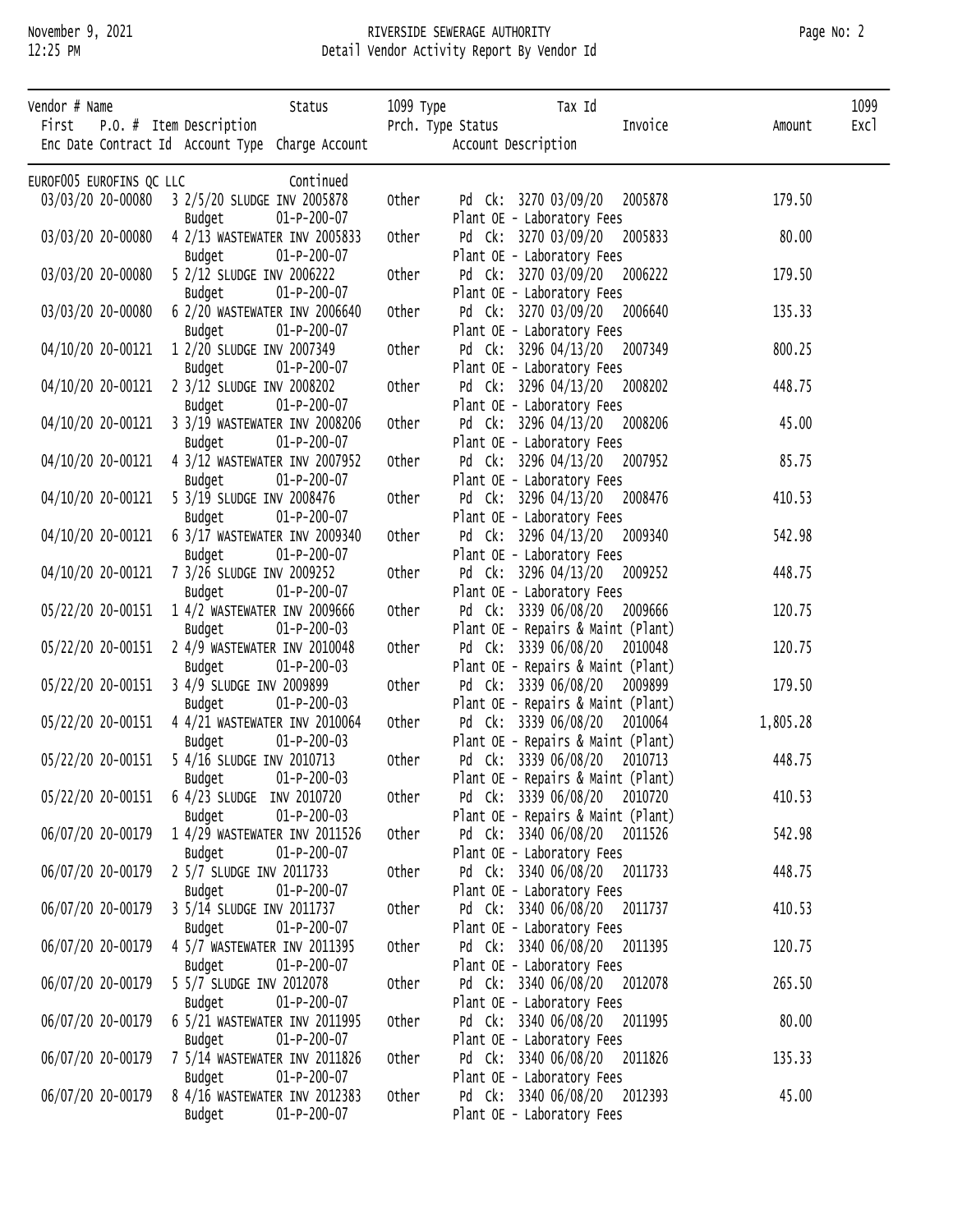# November 9, 2021 **RIVERSIDE SEWERAGE AUTHORITY** Page No: 3<br>12:25 PM **Page No: 3** Detail Vendor Activity Report By Vendor Id Detail Vendor Activity Report By Vendor Id

| Vendor # Name            |                                                  | Status                                                           | 1099 Туре     |               | Tax Id                                                              |         |             | 1099      |
|--------------------------|--------------------------------------------------|------------------------------------------------------------------|---------------|---------------|---------------------------------------------------------------------|---------|-------------|-----------|
|                          | First P.O. # Item Description                    | Enc Date Contract Id Account Type Charge Account                 |               |               | Prch. Type Status<br>Account Description                            | Invoice | Amount      | Exc1      |
|                          |                                                  |                                                                  |               |               |                                                                     |         |             |           |
| EUROF005 EUROFINS QC LLC | 06/07/20 20-00179 9 5/28 WASTEWATER INV 2012556  | Continued                                                        | Other         |               | Pd Ck: 3340 06/08/20 2012556                                        |         | 75.75       |           |
|                          | Budget                                           | $01-P-200-07$                                                    |               |               | Plant OE - Laboratory Fees                                          |         |             |           |
|                          | 06/07/20 20-00179 10 5/29 WASTEWATER INV 2012590 |                                                                  | Other         |               | Pd Ck: 3340 06/08/20 2012590                                        |         | 45.00       |           |
|                          | Budget                                           | $01-P-200-07$                                                    |               |               | Plant OE - Laboratory Fees                                          |         |             |           |
| 07/07/20 20-00220        | 1 5/21 SLUDGE INV 2012772                        |                                                                  | Other         |               | Pd Ck: 3371 07/13/20 2012772                                        |         | 448.75      |           |
|                          | Budget                                           | $01 - P - 200 - 07$                                              |               |               | Plant OE - Laboratory Fees                                          |         |             |           |
| 07/07/20 20-00220        |                                                  | 2 6/11 WASTEWATER INV 2013133                                    | Other         |               | Pd Ck: 3371 07/13/20 2013133                                        |         | 85.75       |           |
|                          | Budget                                           | $01-P-200-07$                                                    |               |               | Plant OE - Laboratory Fees                                          |         |             |           |
| 07/07/20 20-00220        | 3 6/11 SLUDGE INV 2013436                        | 01-P-200-07                                                      | Other         |               | Pd Ck: 3371 07/13/20 2013436                                        |         | 410.53      |           |
| 07/07/20 20-00220        | Budget                                           | 4 6/25 WASTEWATER INV 2014230                                    | Other         |               | Plant OE - Laboratory Fees<br>Pd Ck: 3371 07/13/20 2014230          |         | 45.00       |           |
|                          | Budget                                           | $01-P-200-07$                                                    |               |               | Plant OE - Laboratory Fees                                          |         |             |           |
| 07/07/20 20-00220        |                                                  | 5 6/15 WASTEWATER INV 2014299                                    | Other         |               | Pd Ck: 3371 07/13/20 2014299                                        |         | 45.00       |           |
|                          | Budget                                           | $01-P-200-07$                                                    |               |               | Plant OE - Laboratory Fees                                          |         |             |           |
| 07/07/20 20-00220        |                                                  | 6 6/2 WASTEWASTER INV 2014438                                    | Other         |               | Pd Ck: 3371 07/13/20 2014438                                        |         | 2,700.00    |           |
|                          | Budget                                           | $01 - P - 200 - 07$                                              |               |               | Plant OE - Laboratory Fees                                          |         |             |           |
| 08/04/20 20-00255        |                                                  | 1 6/15 SLUDGE INV 6300000352                                     | Other         |               | Pd Ck: 3404 08/10/20 6300000352                                     |         | 483.75      |           |
|                          | Budget                                           | 01-P-200-07                                                      |               |               | Plant OE - Laboratory Fees                                          |         |             |           |
| 09/01/20 20-00295        |                                                  | 1 c-00142 1603 E COLI 6300000868 Other                           |               |               | Pd Ck: 3428 09/14/20 6300000868                                     |         | 45.00       |           |
|                          | Budget                                           | 01-P-200-07<br>1 7/9 WASTEWATER INV  2018160     Other           |               |               | Plant OE - Laboratory Fees<br>Pd Ck: 3467 10/19/20 2018160          |         | 85.75       |           |
| 09/30/20 20-00337        | Budget                                           | 01-P-200-07                                                      |               |               | Plant OE - Laboratory Fees                                          |         |             |           |
|                          |                                                  |                                                                  |               |               |                                                                     |         |             |           |
|                          | Total Paid P.O.: Bid: 0.00 State:                |                                                                  | $0.00$ Other: |               |                                                                     |         | 0.00 All:   | 19,547.74 |
|                          |                                                  |                                                                  |               |               |                                                                     |         |             |           |
|                          | MNASS005 M & N ASSOCIATES COMPANY                | Active<br>06/24/20 20-00207 1 REPLACE MANHOLE 8TH/DELAWARE Other |               |               | Pd Ck: 3376 07/13/20 2020-045                                       |         | 3,376.62    |           |
|                          | Budget                                           | $01-P-250-03$                                                    |               |               | Plant OE - Repairs & Maint (Lines)                                  |         |             |           |
| 06/24/20 20-00207        |                                                  | 2 REPLACE MANHOLE DAUPHIN/BEM Other                              |               |               | Pd Ck: 3376 07/13/20 2020-045                                       |         | 3,376.62    |           |
|                          | Budget                                           | $01-P-250-03$                                                    |               |               | Plant OE - Repairs & Maint (Lines)                                  |         |             |           |
|                          |                                                  | 06/24/20 20-00207 3 EMERGENCY SINKHOLE PAV/HANCOCK Other         |               |               | Pd Ck: 3376 07/13/20 2020-046                                       |         | 7,500.00    |           |
|                          | Budget                                           | $01-P-250-03$                                                    |               |               | Plant OE - Repairs & Maint (Lines)                                  |         |             |           |
| 07/09/20 20-00226        |                                                  | 1 REPLACE LEAKING YARD HYDRANT                                   | Other         |               | Pd Ck: 3376 07/13/20 2020-056                                       |         | 3,750.00    |           |
|                          | Budget                                           | $01-P-250-03$                                                    |               |               | Plant OE - Repairs & Maint (Lines)                                  |         |             |           |
| 07/09/20 20-00229        |                                                  | 1 EM REPAIR N FAIRVIEW & ADAMS                                   | Other         |               | Pd Ck: 3376 07/13/20                                                |         | 12,000.00   |           |
|                          | Budget                                           | $01-P-250-03$                                                    |               |               | Plant OE - Repairs & Maint (Lines)                                  |         |             |           |
| 08/24/20 20-00285        | Budget                                           | 1 EMERG REPAIR 409 N PAV/POLK<br>$01-P-250-03$                   | Other         |               | Pd Ck: 3435 09/14/20 2020-062<br>Plant OE - Repairs & Maint (Lines) |         | 7,500.00    |           |
| 08/24/20 20-00285        |                                                  | 2 EMERG REPAIR 603 LINCOLN-PUL                                   | Other         |               | Pd Ck: 3435 09/14/20 2020-064                                       |         | 3,376.62    |           |
|                          | Budget                                           | $01-P-250-03$                                                    |               |               | Plant OE - Repairs & Maint (Lines)                                  |         |             |           |
| 08/24/20 20-00285        |                                                  | 3 EMERG REPAIR 114 MADISON/ADAM Other                            |               |               | Pd Ck: 3435 09/14/20 2020-064                                       |         | 3,376.60    |           |
|                          | Budget                                           | $01-P-250-03$                                                    |               |               | Plant OE - Repairs & Maint (Lines)                                  |         |             |           |
| 09/22/20 20-00328        |                                                  | 1 EMERG SERVICE 320 FAIRVIEW/4TH Other                           |               |               | Pd Ck: 3454 10/05/20 2020-071                                       |         | 3,376.62    |           |
|                          | Budget                                           | $01-P-250-03$                                                    |               |               | Plant OE - Repairs & Maint (Lines)                                  |         |             |           |
| 09/22/20 20-00328        |                                                  | 2 EMERG SERVICE FAIRVIEW/GRNWOOD Other                           |               |               | Pd Ck: 3454 10/05/20 2020-071                                       |         | 3,376.62    |           |
|                          | Budget                                           | $01-P-250-03$                                                    |               |               | Plant OE - Repairs & Maint (Lines)                                  |         |             |           |
| 12/03/20 20-00421        | 1 EMERG REPLACE GATE VALVE                       |                                                                  | Other         |               | Pd Ck: 3521 12/14/20 2020-097                                       |         | 10,000.00   |           |
|                          | Budget                                           | $01-P-250-03$                                                    |               |               | Plant OE - Repairs & Maint (Lines)                                  |         |             |           |
| Total Paid P.O.: Bid:    |                                                  | $0.00$ State:                                                    |               | $0.00$ Other: | 61,009.70 Exempt:                                                   |         | $0.00$ All: | 61,009.70 |
|                          |                                                  |                                                                  |               |               |                                                                     |         |             |           |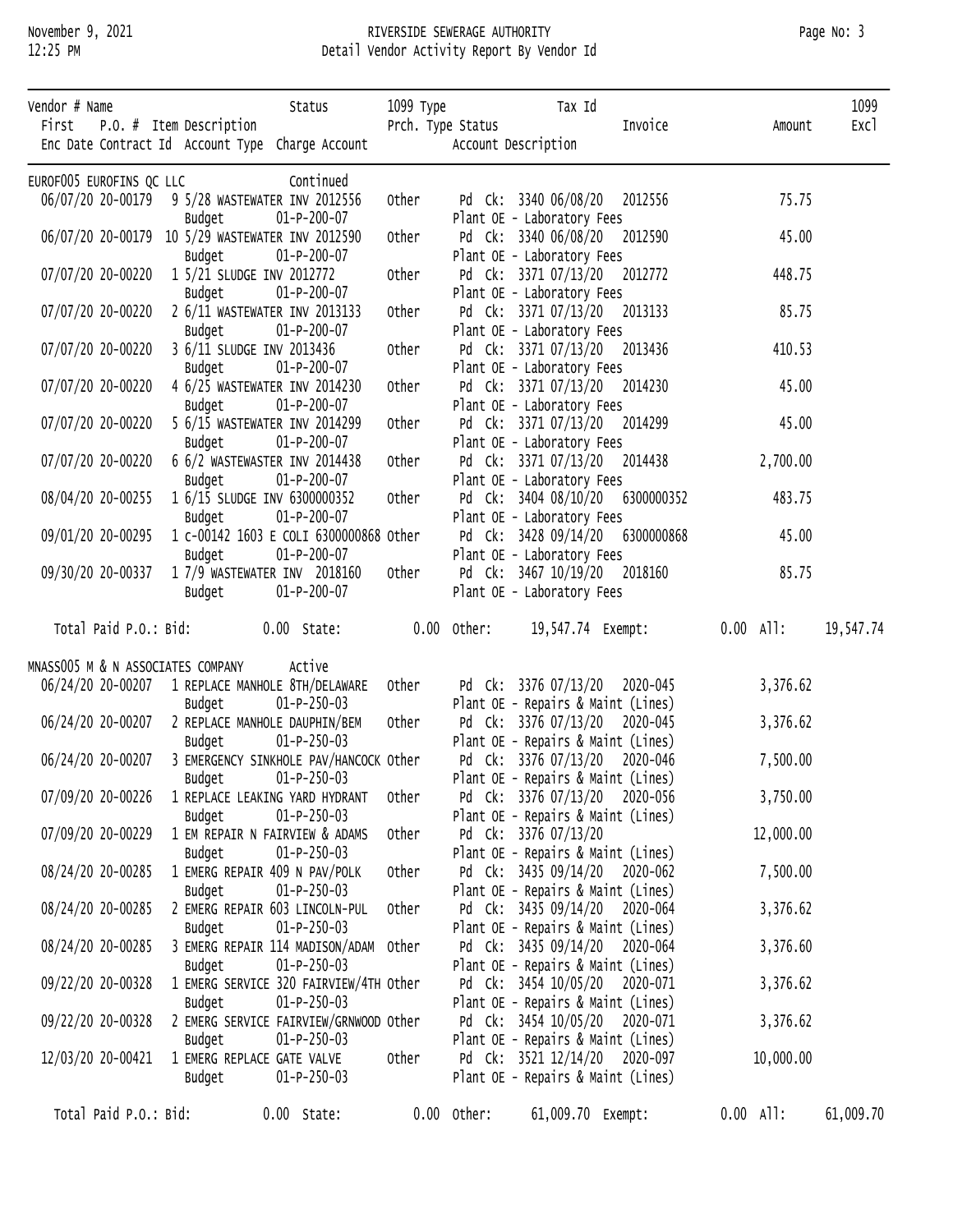#### November 9, 2021 RIVERSIDE SEWERAGE AUTHORITY Page No: 4 12:25 PM Detail Vendor Activity Report By Vendor Id

| Vendor # Name |                   | First P.O. # Item Description                    | Status                                                                 | 1099 туре           | Tax Id<br>Prch. Type Status                                 | Invoice | Amount                      | 1099<br>Exc1 |
|---------------|-------------------|--------------------------------------------------|------------------------------------------------------------------------|---------------------|-------------------------------------------------------------|---------|-----------------------------|--------------|
|               |                   | Enc Date Contract Id Account Type Charge Account |                                                                        | Account Description |                                                             |         |                             |              |
|               |                   | NJUTIOO5 NJ UTILITY AUTHORITIES JOINT            | Active                                                                 |                     |                                                             |         |                             |              |
|               |                   |                                                  | 01/10/20 20-00001  1 2020 INS PREMIUM NJUA261-2020 Other               |                     | Pd Ck: 3221 01/13/20                                        |         | 4,826.26                    |              |
|               |                   | Budget                                           | $01 - A - 150 - 05$                                                    |                     | Admin Benefits - W/C Insurance                              |         |                             |              |
|               | 01/10/20 20-00001 |                                                  | 2 2020 INS PREMIUM NJUA261-2020 Other                                  |                     | Pd Ck: 3221 01/13/20                                        |         | 3,000.00                    |              |
|               |                   | Budget                                           | 01-A-150-04                                                            |                     | Admin Benefits - JIF Insurance                              |         |                             |              |
|               | 01/10/20 20-00001 | Budget                                           | 3 2020 INS PREMIUM NJUA261-2020 Other<br>$01 - P - 150 - 05$           |                     | Pd Ck: 3221 01/13/20<br>Plant Benefits - W/C Insurance      |         | 18, 134.46                  |              |
|               | 01/10/20 20-00001 |                                                  | 4 2020 INS PREMIUM NJUA261-2020 Other                                  |                     | Pd Ck: 3221 01/13/20                                        |         | 19,967.28                   |              |
|               |                   | Budget                                           | 01-P-150-04                                                            |                     | Plant Benefits - JIF Insurance                              |         |                             |              |
|               |                   |                                                  | Total Paid P.O.: Bid: 0.00 State:                                      | $0.00$ Other:       |                                                             |         | 45,928.00 Exempt: 0.00 All: | 45,928.00    |
|               |                   | PENNO010 PENNONI ASSOCIATES INC.                 | Active                                                                 |                     |                                                             |         |                             |              |
|               |                   |                                                  | 02/25/20 20-00069  1 2/13 RWRAX19000 GEN ENG 102422 Other              |                     | Pd Ck: 3279 03/09/20 1012422                                |         | 362.50                      |              |
|               |                   | Budget                                           | $01 - A - 200 - 03$                                                    |                     | Admin OE - Engineering Fees                                 |         |                             |              |
|               | 02/25/20 20-00069 |                                                  | 2 RWRAX19002 ENG REVIEW 1012423 Other                                  |                     | Pd Ck: 3279 03/09/20 1012423                                |         | 863.00                      |              |
|               |                   | Budget                                           | $01 - A - 200 - 03$                                                    |                     | Admin OE - Engineering Fees                                 |         |                             |              |
|               | 03/24/20 20-00099 |                                                  | 1 LABOR RWRA1501 GOLDEN TRIANGLE Other                                 |                     | Pd Ck: 3301 04/13/20 1016600                                |         | 138.25                      |              |
|               | 03/24/20 20-00100 | Budget                                           | $01 - A - 200 - 03$<br>1 3/16 GEN ENG-RWRAX19000 2019                  | Other               | Admin OE - Engineering Fees<br>Pd Ck: 3302 04/13/20 1016601 |         | 217.50                      |              |
|               |                   | Budget                                           | $01 - A - 200 - 03$                                                    |                     | Admin OE - Engineering Fees                                 |         |                             |              |
|               | 06/23/20 20-00204 |                                                  | 1 6/11 RWRAX19001 INV 1027251                                          | Other               | Pd Ck: 3380 07/13/20 1027251                                |         | 3,368.75                    |              |
|               |                   | Budget                                           | $01 - A - 200 - 03$                                                    |                     | Admin OE - Engineering Fees                                 |         |                             |              |
|               | 06/23/20 20-00204 |                                                  | 2 6/11 RWRAX20001 INV 1027252                                          | Other               | Pd Ck: 3380 07/13/20 1027252                                |         | 3,078.00                    |              |
|               | 06/23/20 20-00204 | Budget                                           | $01 - A - 200 - 03$<br>3 6/11 RWRAX20002 INV 1027253                   | Other               | Admin OE - Engineering Fees<br>Pd Ck: 3380 07/13/20 1027253 |         | 2,900.25                    |              |
|               |                   | Budget                                           | $01-P-200-11$                                                          |                     | Plant OE - Licenses & Permits                               |         |                             |              |
|               | 06/23/20 20-00204 |                                                  | 4 6/11 RWRAX20003 INV 1027254                                          | Other               | Pd Ck: 3380 07/13/20 1027254                                |         | 208.50                      |              |
|               |                   | Budget                                           | $01 - A - 200 - 03$                                                    |                     | Admin OE - Engineering Fees                                 |         |                             |              |
|               | 07/09/20 20-00227 |                                                  | 1 7/9 RWRAX190001 INV 1030335                                          | Other               | Pd Ck: 3381 07/13/20 1030335                                |         | 9,976.75                    |              |
|               |                   | Budget                                           | $01 - A - 200 - 03$                                                    |                     | Admin OE - Engineering Fees                                 |         |                             |              |
|               |                   | Budget                                           | 07/09/20 20-00227 2 7/9 RWRAX200002 INV 1030336<br>$01 - A - 200 - 03$ | Other               | Pd Ck: 3381 07/13/20 1030336<br>Admin OE - Engineering Fees |         | 529.00                      |              |
|               | 07/09/20 20-00227 |                                                  | 3 7/9 RWRAX20003 INV 1030337                                           | Other               | Pd Ck: 3381 07/13/20 1030337                                |         | 972.75                      |              |
|               |                   | Budget                                           | $01 - A - 200 - 03$                                                    |                     | Admin OE - Engineering Fees                                 |         |                             |              |
|               | 08/20/20 20-00280 |                                                  | 1 8/13 RWRAX190001 INV 1035395                                         | Other               | Pd Ck: 3473 10/19/20 1035395                                |         | 854.50                      |              |
|               |                   | Budget                                           | $01 - A - 200 - 03$                                                    |                     | Admin OE - Engineering Fees                                 |         |                             |              |
|               | 08/20/20 20-00280 |                                                  | 2 8/13 RWRAX20001 INV 1035396<br>$01 - A - 200 - 03$                   | Other               | Pd Ck: 3473 10/19/20 1035396                                |         | 779.50                      |              |
|               | 08/20/20 20-00280 | Budget                                           | 3 8/13 RWRAX20002INV 1035397                                           | Other               | Admin OE - Engineering Fees<br>Pd Ck: 3473 10/19/20 1035397 |         | 2,182.00                    |              |
|               |                   | Budget                                           | $01 - A - 200 - 03$                                                    |                     | Admin OE - Engineering Fees                                 |         |                             |              |
|               | 09/22/20 20-00330 |                                                  | 1 9/21 GEN ENG RWRAX20001                                              | Other               | Pd Ck: 3474 10/19/20 1040149                                |         | 580.00                      |              |
|               |                   | Budget                                           | 01-A-200-03                                                            |                     | Admin OE - Engineering Fees                                 |         |                             |              |
|               | 10/15/20 20-00361 |                                                  | 1 PROFESSIONAL SERVICES - PERMIT Other                                 |                     | Pd Ck: 3475 10/19/20 103597                                 |         | 2,182.00                    |              |
|               |                   | Budget                                           | $01 - A - 200 - 03$                                                    |                     | Admin OE - Engineering Fees                                 |         |                             |              |
|               | 10/15/20 20-00361 | Budget                                           | 2 PROFESSIONAL SERVICES - PERMIT Other<br>$01 - A - 200 - 03$          |                     | Pd Ck: 3475 10/19/20 1024258<br>Admin OE - Engineering Fees |         | 1,616.25                    |              |
|               | 10/15/20 20-00361 |                                                  | 3 PROFESSIONAL SERVICES GENERAL Other                                  |                     | Pd Ck: 3475 10/19/20 0135396                                |         | 779.50                      |              |
|               |                   | Budget                                           | $01 - A - 200 - 03$                                                    |                     | Admin OE - Engineering Fees                                 |         |                             |              |
|               | 10/15/20 20-00361 |                                                  | 4 PROFESSIONAL SERVICES GENERAL Other                                  |                     | Pd Ck: 3475 10/19/20 1024257                                |         | 741.00                      |              |
|               |                   | Budget                                           | $01 - A - 200 - 03$                                                    |                     | Admin OE - Engineering Fees                                 |         |                             |              |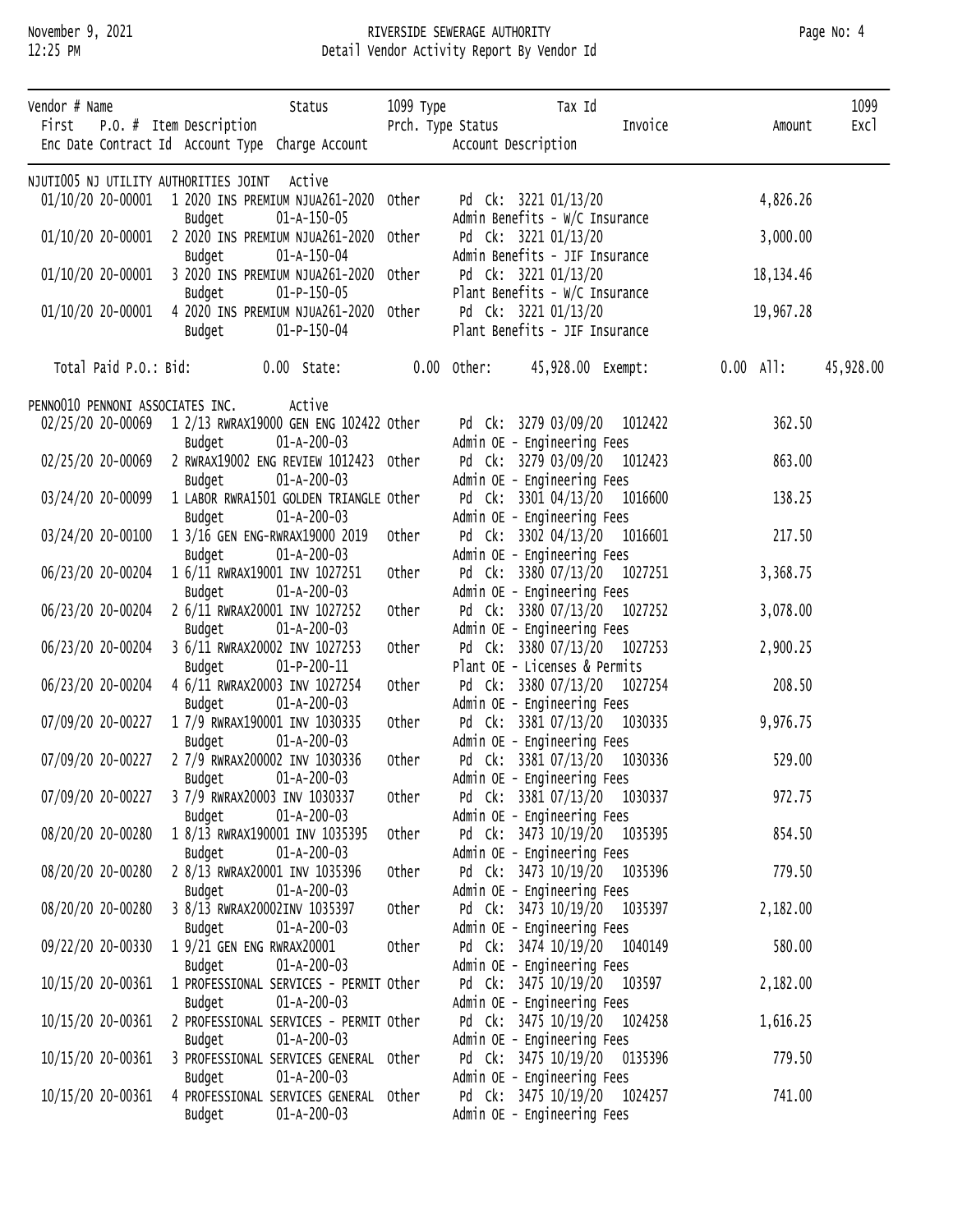#### November 9, 2021 RIVERSIDE SEWERAGE AUTHORITY Page No: 5 12:25 PM Detail Vendor Activity Report By Vendor Id

| Vendor # Name  |                       |                                                        | Status                                                       | 1099 Туре   |               | Tax Id                                                           |                              |                             | 1099      |
|----------------|-----------------------|--------------------------------------------------------|--------------------------------------------------------------|-------------|---------------|------------------------------------------------------------------|------------------------------|-----------------------------|-----------|
|                |                       | First P.O. # Item Description                          | Enc Date Contract Id Account Type Charge Account             |             |               | Prch. Type Status<br>Account Description                         | Invoice                      | Amount                      | Exc1      |
|                |                       | PENNO010 PENNONI ASSOCIATES INC.                       | Continued                                                    |             |               |                                                                  |                              |                             |           |
|                |                       |                                                        | 10/15/20 20-00361 5 PROFESSIONAL SERVICES EDU CALC Other     |             |               | Pd Ck: 3475 10/19/20 1008376                                     |                              | 552.00                      |           |
|                |                       | Budget                                                 | $01 - A - 200 - 03$                                          |             |               | Admin OE - Engineering Fees                                      |                              |                             |           |
|                | 10/15/20 20-00361     |                                                        | 6 PROFESSIONAL SERVICES ARC                                  | Other       |               | Pd Ck: 3475 10/19/20 1024256                                     |                              | 3,400.00                    |           |
|                |                       | Budget                                                 | 01-A-200-03                                                  |             |               | Admin OE - Engineering Fees                                      |                              |                             |           |
|                | 10/15/20 20-00361     |                                                        | 7 PROFESSIONAL SERVICES GENERAL Other                        |             |               | Pd Ck: 3475 10/19/20 1008375                                     |                              | 397.00                      |           |
|                | 10/15/20 20-00361     | Budget                                                 | $01 - A - 200 - 03$<br>8 PROFESSIONAL SERVICES GENERAL Other |             |               | Admin OE - Engineering Fees<br>Pd Ck: 3475 10/19/20 103597       |                              | 181.25                      |           |
|                |                       | Budget                                                 | $01 - A - 200 - 03$                                          |             |               | Admin OE - Engineering Fees                                      |                              |                             |           |
|                | 10/15/20 20-00362     | 1 TWA CHESTER AVENUE                                   |                                                              | Other       |               | Pd Ck: 3476 10/19/20                                             |                              | 4,456.00                    |           |
|                |                       | Budget                                                 | $01 - A - 200 - 03$                                          |             |               | Admin OE - Engineering Fees                                      |                              |                             |           |
|                | 11/17/20 20-00394     |                                                        | 1 GEN ENG RWRAX20001 INV1047346 Other                        |             |               |                                                                  | Pd Ck: 3525 12/14/20 1047346 | 72.50                       |           |
|                |                       | Budget                                                 | $01 - A - 200 - 03$                                          |             |               | Admin OE - Engineering Fees                                      |                              |                             |           |
|                |                       |                                                        | Total Paid P.O.: Bid: 0.00 State:                            | 0.00 Other: |               |                                                                  |                              | 41,388.75 Exempt: 0.00 All: | 41,388.75 |
|                |                       |                                                        |                                                              |             |               |                                                                  |                              |                             |           |
| PSEG0005 PSE&G |                       |                                                        | Active                                                       |             |               | Pd Ck: 3225 01/13/20 12/30                                       |                              |                             |           |
|                |                       | 01/10/20 20-00012 1 12/30 BILL 13 012 082 05<br>Budget | $01 - P - 200 - 01$                                          | Other       |               | Plant OE - Electric & Gas Utilities                              |                              | 9,600.18                    |           |
|                | 02/07/20 20-00053     | 1 1/30 13 012 082 05                                   |                                                              | Other       |               | Pd Ck: 3256 02/10/20 1/30                                        |                              | 11,003.69                   |           |
|                |                       | Budget                                                 | $01 - P - 200 - 09$                                          |             |               | Plant OE - Misc Exp & Supplies                                   |                              |                             |           |
|                | 03/17/20 20-00094     |                                                        | 1 2/28 ACCT 13 012 082 05                                    | Other       |               | Pd Ck: 3304 04/13/20 2/28                                        |                              | 10,484.77                   |           |
|                |                       | Budget                                                 | $01-P-200-01$                                                |             |               | Plant OE - Electric & Gas Utilities                              |                              |                             |           |
|                | 05/08/20 20-00143     | 1 5/14 13 012 082 05                                   |                                                              | Other       |               | Pd Ck: 3326 05/11/20 5/14                                        |                              | 9,477.83                    |           |
|                |                       | Budget                                                 | $01-P-200-01$                                                |             |               | Plant OE - Electric & Gas Utilities                              |                              |                             |           |
|                | 06/07/20 20-00180     | Budget                                                 | 1 5/29 BILL 13 012 082 05<br>$01-P-200-01$                   | Other       |               | Pd Ck: 3349 06/08/20 5/29<br>Plant OE - Electric & Gas Utilities |                              | 8,688.87                    |           |
|                | 07/12/20 20-00233     | 1 6/29 13 012 082 05                                   |                                                              | Other       |               | Pd Ck: 3383 07/13/20 6/29                                        |                              | 7,715.55                    |           |
|                |                       | Budget                                                 | $01-P-200-01$                                                |             |               | Plant OE - Electric & Gas Utilities                              |                              |                             |           |
|                | 08/05/20 20-00259     | 1 7/29 13 012 082 05                                   |                                                              | Other       |               | Pd Ck: 3414 08/10/20                                             |                              | 8,820.57                    |           |
|                |                       | Budget                                                 | $01-P-200-01$                                                |             |               | Plant OE - Electric & Gas Utilities                              |                              |                             |           |
|                |                       | 08/31/20 20-00292  1 8/27 ACCT13 012 082 05            |                                                              | Other       |               | Pd Ck: 3440 09/14/20 8/27                                        |                              | 4,255.35                    |           |
|                |                       | Budget                                                 | $01-P-200-01$                                                |             |               | Plant OE - Electric & Gas Utilities                              |                              |                             |           |
|                | 10/02/20 20-00340     | 1 9/28 13 012 082 05<br>Budget                         | $01-P-200-01$                                                | Other       |               | Pd Ck: 3456 10/05/20 9/28<br>Plant OE - Electric & Gas Utilities |                              | 9,239.18                    |           |
|                | 10/31/20 20-00378     | 1 10/27 13 012 082 05                                  |                                                              | Other       |               | Pd Ck: 3501 11/09/20 10/27                                       |                              | 8,611.03                    |           |
|                |                       | Budget                                                 | $01-P-200-01$                                                |             |               | Plant OE - Electric & Gas Utilities                              |                              |                             |           |
|                | 12/02/20 20-00414     |                                                        | 1 11/25 acct 13 012 082 05                                   | Other       |               | Pd Ck: 3527 12/14/20 NOV                                         |                              | 8,574.50                    |           |
|                |                       | Budget                                                 | $01-P-200-01$                                                |             |               | Plant OE - Electric & Gas Utilities                              |                              |                             |           |
|                | Total Paid P.O.: Bid: |                                                        | $0.00$ State:                                                |             | $0.00$ Other: | 96,471.52 Exempt:                                                |                              | $0.00$ All:                 | 96,471.52 |
|                |                       | ROBER050 ROBERT GANTER CONTRACTORS, INC Active         |                                                              |             |               |                                                                  |                              |                             |           |
|                |                       | 11/04/20 20-00380  1 GARAGE ROOF REPLACEMENT           |                                                              | Other       |               | Pd Ck: 3503 11/09/20                                             |                              | 56,000.00                   |           |
|                |                       | Budget                                                 | $01-P-200-03$                                                |             |               | Plant OE - Repairs & Maint (Plant)                               |                              |                             |           |
|                |                       |                                                        |                                                              |             |               |                                                                  |                              |                             |           |
|                | Total Paid P.O.: Bid: |                                                        | $0.00$ State:                                                |             | $0.00$ Other: | 56,000.00 Exempt:                                                |                              | $0.00$ All:                 | 56,000.00 |
|                |                       | SHAFT005 SHAFTS & SLEEVES CO.                          | Active                                                       |             |               |                                                                  |                              |                             |           |
|                |                       |                                                        | 01/22/20 20-00031 1 GRTI CHAMBER #2 INV 001-1019             | Other       |               | Pd Ck: 3328 05/11/20 001-1019                                    |                              | 17,415.00                   |           |
|                |                       | Budget                                                 | $01-P-200-03$                                                |             |               | Plant OE - Repairs & Maint (Plant)                               |                              |                             |           |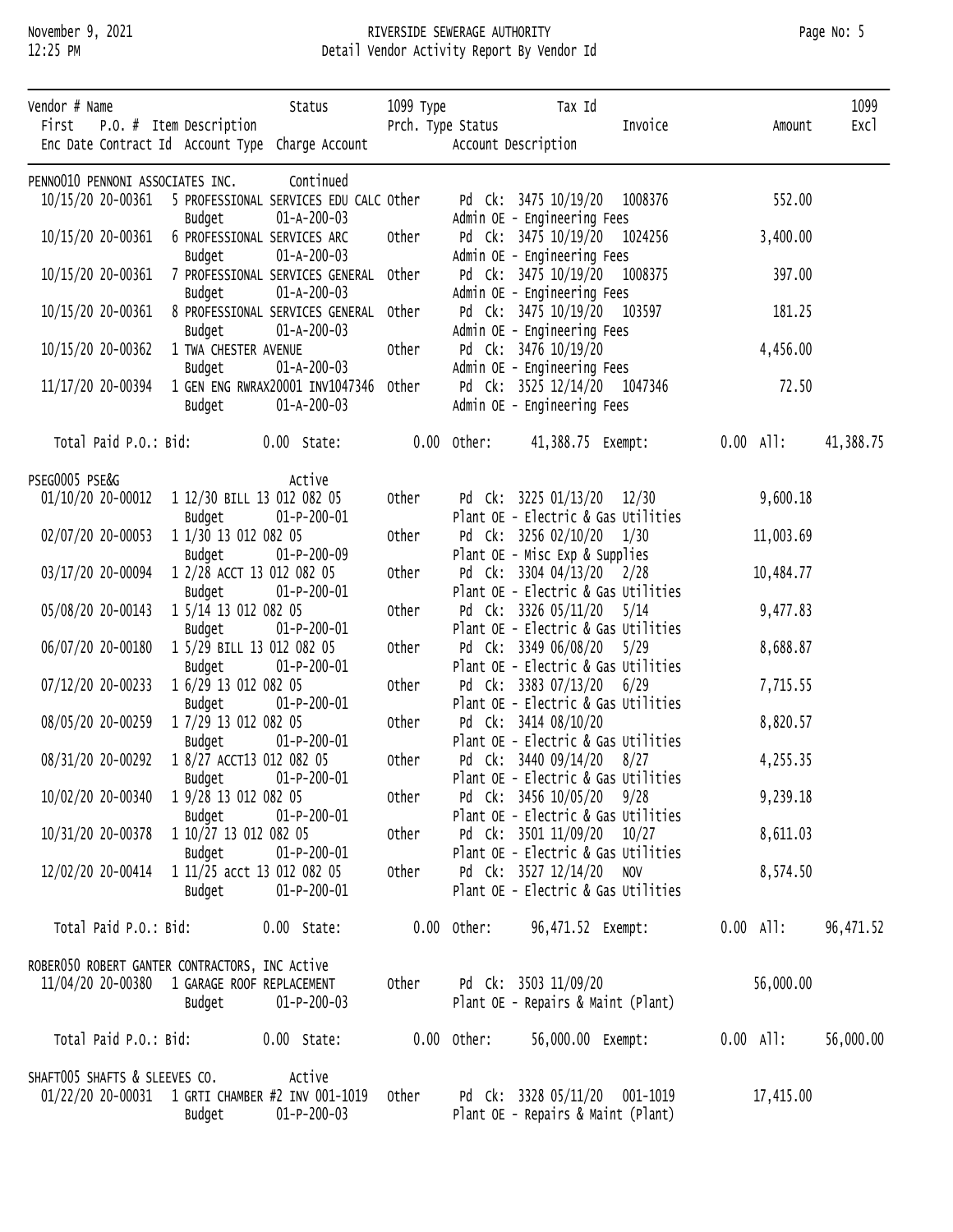### November 9, 2021 RIVERSIDE SEWERAGE AUTHORITY Page No: 6 12:25 PM Detail Vendor Activity Report By Vendor Id

| Vendor # Name<br>First P.O. # Item Description |                       |                                    | Status                                            | 1099 Туре<br>Prch. Type Status |                                |                      | Tax Id | Invoice                                                             |             |             | 1099<br>Exc1 |
|------------------------------------------------|-----------------------|------------------------------------|---------------------------------------------------|--------------------------------|--------------------------------|----------------------|--------|---------------------------------------------------------------------|-------------|-------------|--------------|
|                                                |                       |                                    | Enc Date Contract Id Account Type Charge Account  |                                | Account Description            |                      |        |                                                                     |             | Amount      |              |
| SHAFT005 SHAFTS & SLEEVES CO.                  |                       |                                    | Continued                                         |                                |                                |                      |        |                                                                     |             |             |              |
|                                                |                       |                                    | 04/10/20 20-00118  1 AIR LIFT BUILDS INV 001-1020 | Other                          |                                |                      |        | Pd Ck: 3328 05/11/20 001-1020                                       |             | 625.00      |              |
|                                                |                       | Budget                             | $01-P-200-03$                                     |                                |                                |                      |        | Plant OE - Repairs & Maint (Plant)                                  |             |             |              |
| 04/10/20 20-00118                              |                       |                                    | 2 NEW COUPLING ENDS INV 001-1020 Other            |                                |                                |                      |        | Pd Ck: 3328 05/11/20 001-1020                                       |             | 1,105.00    |              |
|                                                |                       | Budget<br>1 AIR LIFTS-SAND FILTERS | $01-P-200-03$                                     | Other                          |                                |                      |        | Plant OE - Repairs & Maint (Plant)<br>Pd Ck: 3416 08/10/20 003-1081 |             |             |              |
| 08/04/20 20-00257                              |                       | Budget                             | $01-P-200-03$                                     |                                |                                |                      |        | Plant OE - Repairs & Maint (Plant)                                  |             | 1,250.00    |              |
|                                                |                       |                                    |                                                   |                                |                                |                      |        |                                                                     |             |             |              |
|                                                | Total Paid P.O.: Bid: |                                    | $0.00$ State:                                     |                                | $0.00$ Other:                  |                      |        | 20,395.00 Exempt:                                                   | $0.00$ All: |             | 20,395.00    |
| TOWNS005 TOWNSHIP OF RIVERSIDE                 |                       |                                    | Active                                            |                                |                                |                      |        |                                                                     |             |             |              |
| 03/13/20 20-00089                              |                       |                                    | 1 HEARING TEST REIMBURSEMENT                      | Other                          |                                | Pd Ck: 3306 04/13/20 |        |                                                                     |             | 250.00      |              |
|                                                |                       | Budget                             | $01-P-200-09$                                     |                                | Plant OE - Misc Exp & Supplies |                      |        |                                                                     |             |             |              |
| 03/16/20 20-00092                              |                       |                                    | 1 REIMBURSE RFQ AD OF 12/31/19                    | Other                          |                                |                      |        | Pd Ck: 3306 04/13/20 12/31                                          |             | 42.32       |              |
| 11/09/20 20-00388                              |                       | Budget<br>1 ANNUAL PAYMENTS - RENT | $01 - A - 200 - 02$                               | Other                          | Admin OE - Legal Advertising   | Pd Ck: 3505 11/09/20 |        |                                                                     |             | 55,000.00   |              |
|                                                |                       | Budget                             | $01 - A - 200 - 05$                               |                                | Admin OE - Office Rent         |                      |        |                                                                     |             |             |              |
| 11/09/20 20-00388                              |                       | 2 ANNUAL PAYMENTS - DEBT           |                                                   | Other                          |                                | Pd Ck: 3505 11/09/20 |        |                                                                     |             | 51,500.00   |              |
|                                                |                       | Budget                             | $01 - Z - 600 - 01$                               |                                |                                |                      |        | Note Principal-Intergovernmental                                    |             |             |              |
| 11/09/20 20-00388                              |                       | 3 ANNUAL PAYMENTS - DEBT           |                                                   | Other                          |                                | Pd Ck: 3505 11/09/20 |        |                                                                     |             | 10, 143. 94 |              |
|                                                |                       | Budget                             | $01 - Z - 600 - 03$                               |                                |                                |                      |        | Interest on Notes- Intergovernmental                                |             |             |              |
| 11/09/20 20-00388                              |                       |                                    | 4 ANNUAL PAYMENTS - DENTAL                        | Other                          |                                | Pd Ck: 3505 11/09/20 |        | Admin Benefits - Health Insurance                                   |             | 2,297.52    |              |
| 11/09/20 20-00388                              |                       | Budget                             | $01 - A - 150 - 02$<br>5 ANNUAL PAYMENTS - DENTAL | Other                          |                                | Pd Ck: 3505 11/09/20 |        |                                                                     |             | 4,130.67    |              |
|                                                |                       | Budget                             | $01-P-150-02$                                     |                                |                                |                      |        | Plant Benefits - Health Insurance                                   |             |             |              |
|                                                |                       |                                    |                                                   |                                |                                |                      |        |                                                                     |             |             |              |
|                                                | Total Paid P.O.: Bid: |                                    | $0.00$ State:                                     |                                | $0.00$ Other:                  |                      |        | 123,364.45 Exempt:                                                  | $0.00$ All: |             | 123,364.45   |
| TREASO10 TREASURER, BURLINGTON COUNTY Active   |                       |                                    |                                                   |                                |                                |                      |        |                                                                     |             |             |              |
|                                                |                       |                                    | 01/10/20 20-00015 1 DEC TIPPING FEES RIVE250423   | Other                          |                                |                      |        | Pd Ck: 3229 01/13/20 ST094133                                       |             | 1,120.07    |              |
|                                                |                       | Budget                             | $01-P-200-06$                                     |                                | Plant OE - Solid Waste Control |                      |        |                                                                     |             |             |              |
| 02/04/20 20-00043                              |                       |                                    | 1 JAN DUMPING FEES RIVE250423                     | Other                          |                                |                      |        | Pd Ck: 3258 02/10/20 ST094269                                       |             | 1,180.49    |              |
|                                                |                       | Budget                             | $01-P-200-06$                                     |                                | Plant OE - Solid Waste Control |                      |        |                                                                     |             |             |              |
| 04/04/20 20-00108                              |                       |                                    | 1 MARCH DUMPING FEES RIVE250423 Other             |                                |                                |                      |        | Pd Ck: 3307 04/13/20 ST094544                                       |             | 1,254.81    |              |
| 06/01/20 20-00171                              |                       | Budget                             | $01-P-200-11$<br>1 MAY DUMPING FEES RIVE250423    | Other                          | Plant OE - Licenses & Permits  |                      |        | Pd Ck: 3353 06/08/20 ST094817                                       |             | 2,467.37    |              |
|                                                |                       | Budget                             | $01-P-200-06$                                     |                                | Plant OE - Solid Waste Control |                      |        |                                                                     |             |             |              |
| 06/02/20 20-00171                              |                       |                                    | 2 APR DUMPING FEES RIVE250423                     | Other                          |                                |                      |        | Pd Ck: 3353 06/08/20 ST094682                                       |             | 2,731.01    |              |
|                                                |                       | Budget                             | $01-P-200-06$                                     |                                | Plant OE - Solid Waste Control |                      |        |                                                                     |             |             |              |
| 07/02/20 20-00217                              |                       |                                    | 1 JUNE DUMPING FEES RIVE250423                    | Other                          |                                |                      |        | Pd Ck: 3389 07/13/20 ST094953                                       |             | 1,216.48    |              |
|                                                |                       | Budget                             | $01-P-200-06$                                     |                                | Plant OE - Solid Waste Control |                      |        |                                                                     |             |             |              |
| 08/05/20 20-00260                              |                       |                                    | 1 JULY DUMPING FEES RIVE250423                    | Other                          |                                |                      |        | Pd Ck: 3417 08/10/20 ST095089                                       |             | 1,191.44    |              |
| 09/02/20 20-00299                              |                       | Budget                             | $01-P-200-06$<br>1 8/31 RIVE250423 ST095221       | Other                          | Plant OE - Solid Waste Control |                      |        | Pd Ck: 3445 09/14/20 ST095221                                       |             | 2,281.97    |              |
|                                                |                       | Budget                             | $01-P-200-06$                                     |                                | Plant OE - Solid Waste Control |                      |        |                                                                     |             |             |              |
| 09/02/20 20-00299                              |                       |                                    | 2 8/31 RIVE480725 ST095223                        | Other                          |                                |                      |        | Pd Ck: 3445 09/14/20 ST095223                                       |             | 1,441.94    |              |
|                                                |                       | Budget                             | $01-P-200-06$                                     |                                | Plant OE - Solid Waste Control |                      |        |                                                                     |             |             |              |
| 10/05/20 20-00344                              |                       |                                    | 1 SEPT TIPPING FEES RIVE250423                    | Other                          |                                |                      |        | Pd Ck: 3457 10/05/20 ST095353                                       |             | 1,187.53    |              |
|                                                |                       | Budget                             | $01-P-200-06$                                     |                                | Plant OE - Solid Waste Control |                      |        |                                                                     |             |             |              |
| 11/21/20 20-00401                              |                       |                                    | 1 OCT DUMPING FEES RIVE250423                     | Other                          |                                |                      |        | Pd Ck: 3529 12/14/20 ST095503                                       |             | 1,090.53    |              |
|                                                |                       | Budget                             | $01-P-200-06$                                     |                                | Plant OE - Solid Waste Control |                      |        |                                                                     |             |             |              |